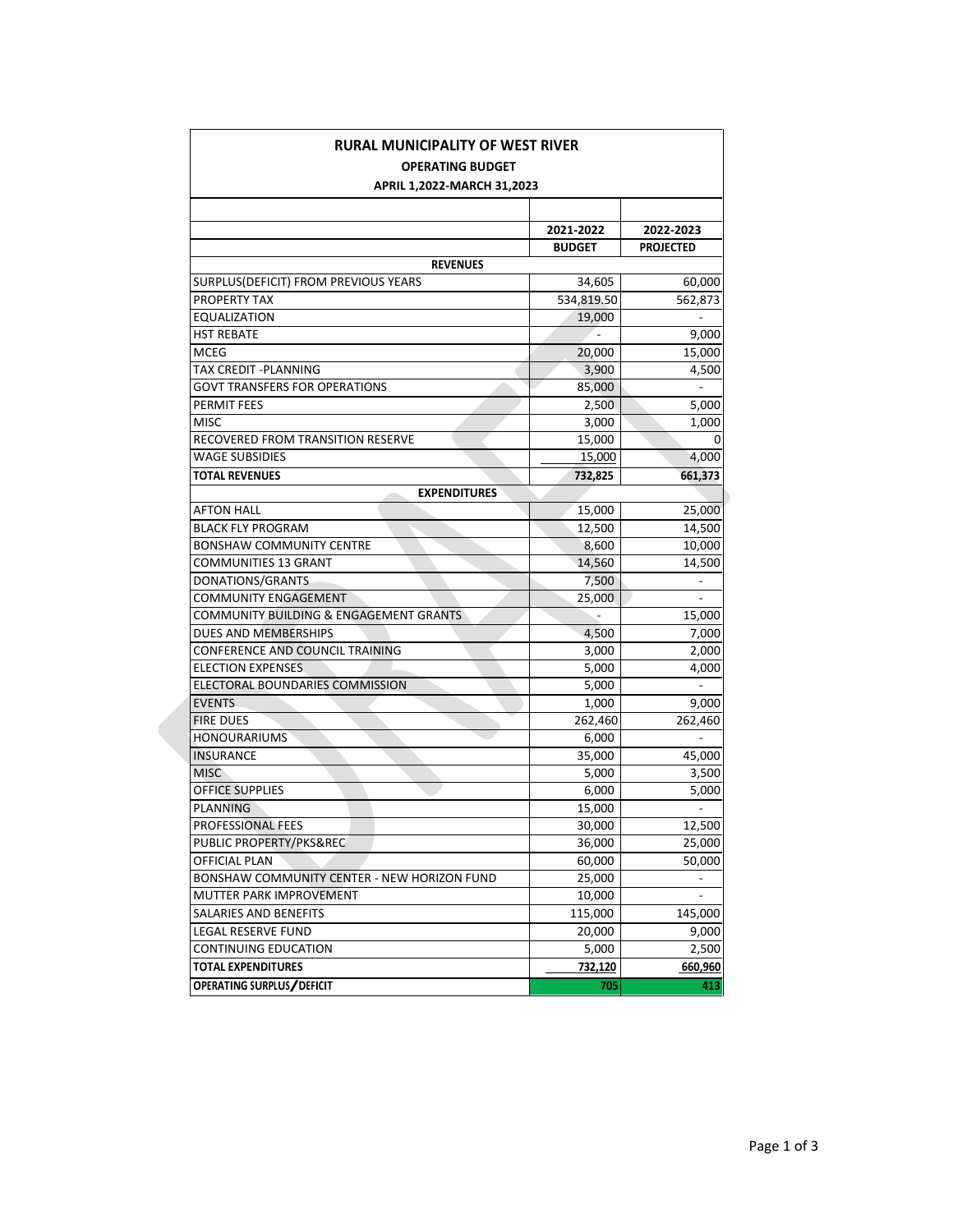| <b>RURAL MUNICIPALITY OF WEST RIVER</b>    |                        |            |          |                          |           |                          |              |
|--------------------------------------------|------------------------|------------|----------|--------------------------|-----------|--------------------------|--------------|
| <b>CAPITAL BUDGET</b>                      |                        |            |          |                          |           |                          |              |
| APRIL 1,2022-MARCH 31,2023                 |                        |            |          |                          |           |                          |              |
| <b>PROJECT</b>                             | <b>Remaining in GT</b> | Contracted |          |                          |           |                          |              |
|                                            |                        |            | GT - COM | <b>GT - UNCOM</b>        | <b>GM</b> | <b>ACOA</b>              | <b>Total</b> |
| <b>INMANPARKCHANGESCOPECHANGENHRSOCCER</b> |                        |            |          | 100,000                  | 100000    | 100,000                  | 300,000      |
| INEW HAVEN RIVERDALE SPORTS FIELD          | 37,485                 | 2,000      | 14,998   |                          |           |                          | 14,998       |
| <b>AFTON RECREATION CENTRE EXPANSION</b>   | 353,818                | 271,407    | 82,411   | $\overline{\phantom{a}}$ |           | $\overline{\phantom{a}}$ | 82,411       |
| ILLOYD INMAN MEMORIAL PARK UPGRADE         | 119,142                | 79,380     | 39,763   |                          |           |                          | 39,763       |
| <b>BONSHAW COMMUNITY CENTRE UPGRADE</b>    | 41,217                 | 36,685     | 4,532    | 68,401                   |           | 200,000                  | 272,933      |
|                                            |                        |            |          |                          |           |                          | 710,105      |

GT - GAS TAX GM- GRANT MATCH